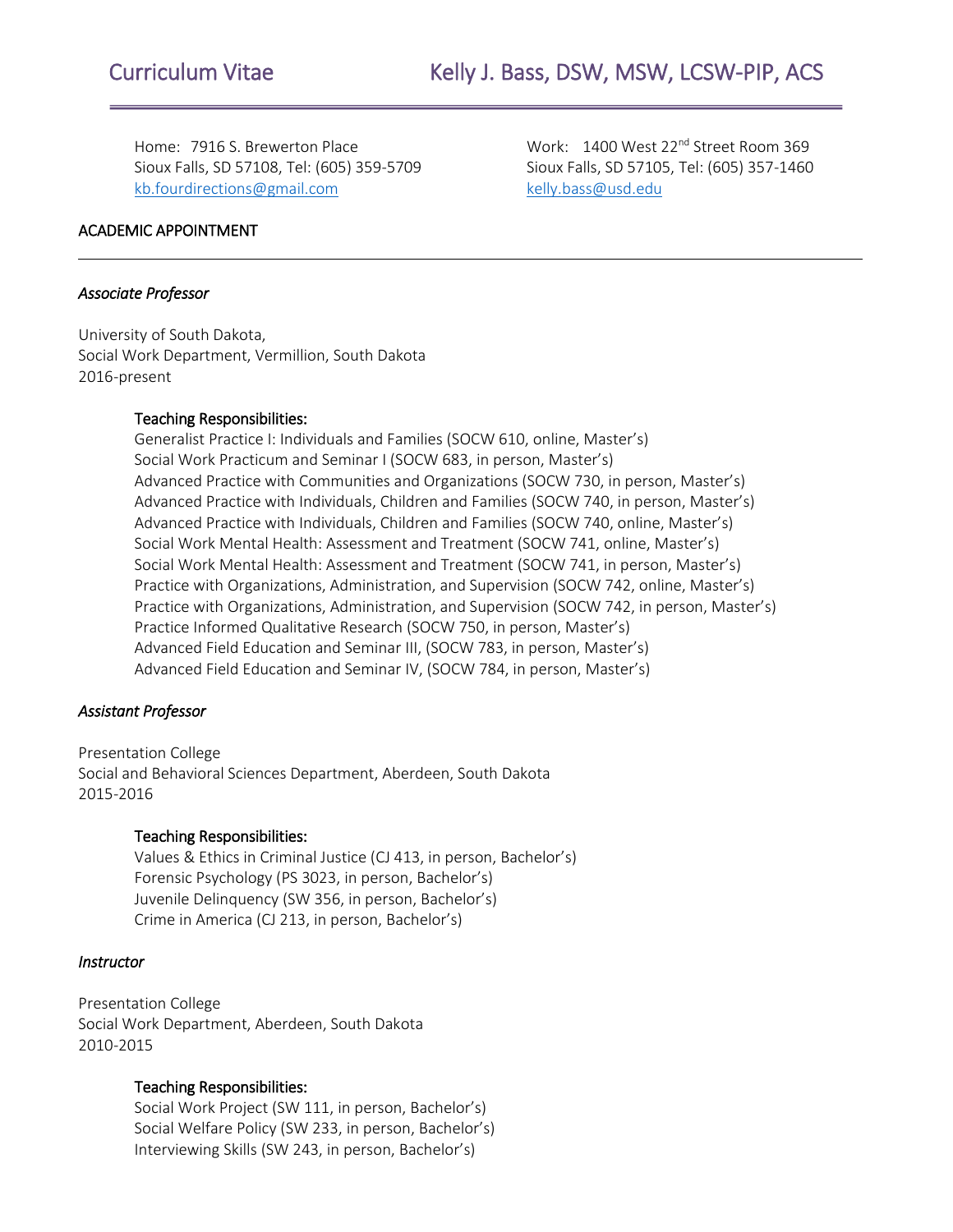Counseling Theory (SW 253, in person, Bachelor's) Child & Family Welfare (SW 363, in person, Bachelor's) Introduction to Social Work (SW 273, in person, Bachelor's) Human Behavior in Social Environment (SW 324, in person, Bachelor's) Juvenile Delinquency (SW 356, in person, Bachelor's) Social Work Research (SW 363, in person, Bachelor's) Social Work Practice I (SW 374, in person, Bachelor's) Social Work Practice II (SW 383, in person, Bachelor's) Community Practice & Policy I (SW 452, in person, Bachelor's) Community Practice & Policy II (SW 454, in person, Bachelor's) Practicum I (SW 415, in person, Bachelor's) Practicum II (SW 425, in person, Bachelor's) Forensic Social Work (SW 411, in person, Bachelor's) Crime in America (CJ 213, in person, Bachelor's) Crisis Intervention (SW 271, in person, Bachelor's) Senior Leadership Seminar (SW 411, in person, Bachelor's)

## EDUCATION

| Doctor of Social Work        | May 2015, University of Tennessee-Knoxville<br>College of Social Work, Knoxville, Tennessee<br>Capstone I: Developing Competencies in Three Mental Health Professions:<br>Standards for Best Practices in Clinical Supervision.<br>Committee: Lyle Cooper (Chair), David Patterson, and Kathleen Rice.<br>Capstone II: The impact experience and training has on clinical supervisor<br>Competencies.<br>Committee: Lyle Cooper (Chair), David Patterson, and Kathleen Rice. |
|------------------------------|------------------------------------------------------------------------------------------------------------------------------------------------------------------------------------------------------------------------------------------------------------------------------------------------------------------------------------------------------------------------------------------------------------------------------------------------------------------------------|
| <b>Master of Social Work</b> | May 2001, University of Nebraska-Omaha<br>Grace Abbott School of Social Work, Omaha, Nebraska<br>Track: Integrated Concentration<br>Field Placement: Southeastern Behavioral HealthCare (southeasternbh.org)<br>Intensive behavioral health with adjudicated youth, brief therapy with<br>college students. Supervisor: Mel Harrington.                                                                                                                                      |
| PROFESSIONAL LICENSURE       | Bachelors of Social WorkMay 1998, University of Sioux Falls<br>Social Work Department, Sioux Falls, South Dakota<br><b>Track: Generalist Practice</b><br>Field Placements: Habitat for Humanity -Midwest Regional Office<br>Supervisor: Marty Kooistra.<br>Good Samaritan Society - Luther Manor<br>Social Services Department<br>Supervisor: Karen Brokenleg                                                                                                                |
| 2003-present                 | Licensed Certified Social Worker - Private Independent Practice<br>South Dakota License Number: 1983                                                                                                                                                                                                                                                                                                                                                                         |
| 2008-present                 | <b>Approved Clinical Supervisor</b><br>Center for Credentialing & Education, Greensboro, NC                                                                                                                                                                                                                                                                                                                                                                                  |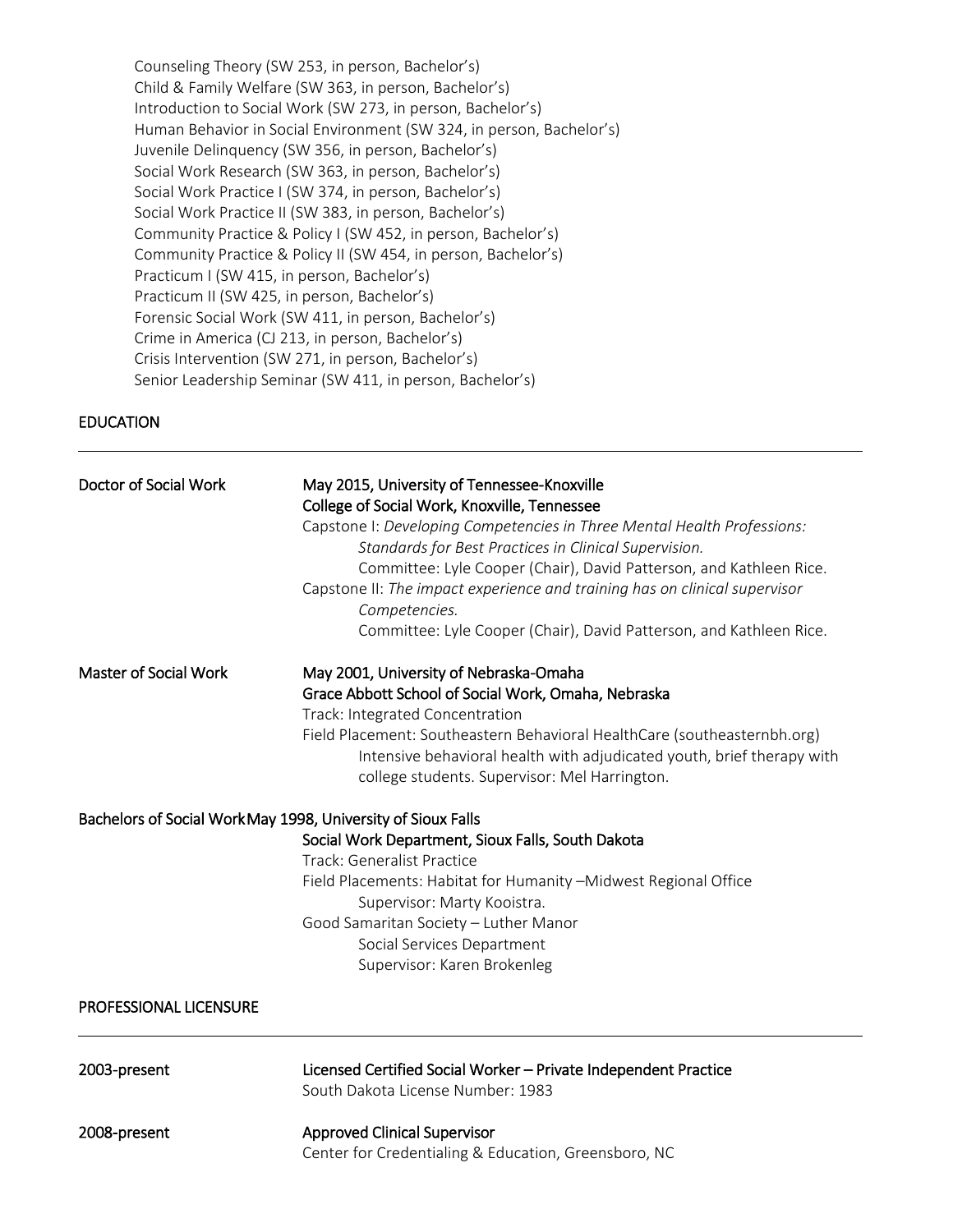| 2004-2012 | Qualified Mental Health Professional Certificate     |
|-----------|------------------------------------------------------|
|           | Division of Behavioral Health, State of South Dakota |

2001-2003 Licensed Certified Social Worker South Dakota Number 1843

## HONORS & AWARDS

2019-2020 Belbas-Larson Award for Excellence in Teaching Nominee University of South Dakota Vermillion, SD 2019 2015 EPAS Site Visitor Trainee Council on Social Work Education, Learning Academy Alexandria, Virginia [\(https://cswe.org/Accreditation/Training/Site-Visitor-Training\)](https://cswe.org/Accreditation/Training/Site-Visitor-Training) 2018 Management Development Program (MPD) Harvard University, Graduate School of Education Cambridge, Massachusetts \$8,500.00

# 2017 Path to Licensure Scholar Association of Social Work Boards Culpepper, Virginia (https://www.aswb.org/educators/path/). \$2,500.00

# SCHOLARSHIP AGENDA

 $\overline{a}$ 

Research agenda includes:

- $\triangleright$  Social work practice and clinical license supervision with graduate and post graduate social workers.
- $\triangleright$  Integrating community and institutional interventions and service delivery found at the intersection of healthcare disciplines.
- $\triangleright$  Interventions for improving outcomes for vulnerable populations (e.g., adults, youth, and children with mental illnesses) in the criminal justice and welfare systems.

# RESEARCH ACTIVITY

## 2021-2022 Co-Investigator

School of Health Sciences, University of South Dakota *ACEs in Children Interacting with Child Protective Services in South Dakota* IRB approval 21 – 151

## 2020-2021 Co-Investigator

School of Health Sciences, University of South Dakota *Using Participatory Methods to Promote Trauma-Sensitive Communities* IRB approval 20 – 173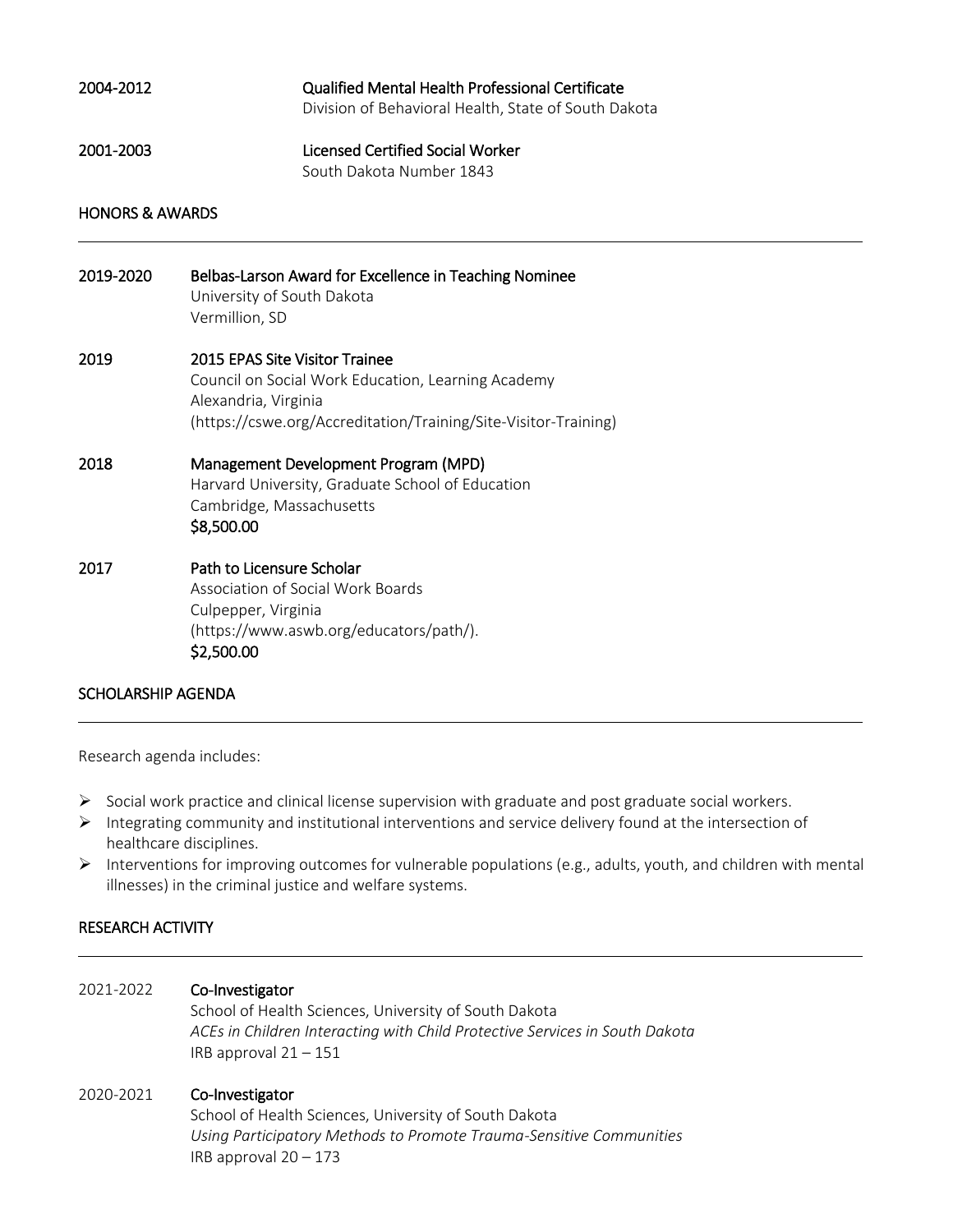## 2020-2021 Co-Investigator

School of Health Sciences, University of South Dakota *Child Advocacy Competency among Professionals and Students Working in Social, Health, and Education Services in South Dakota* IRB approval 20 - 120

## 2019-2020 Principle Investigator

Social Work Department, University of South Dakota *From Practitioner to Supervisor: A Phenomenological Study about Transition and Readiness for Licensed Supervisory Practice in the Social Work Profession* IRB approval 2019.069

## 2018-2019 Co-Principle Investigator

Co-Principle Investigator: Wallace Jackmon, Ph.D. & Kelly Bass, DSW Social Work Department, University of South Dakota *A Comparison of Small Group Course Outcomes between MSW Graduate Students in Classrooms and Online Settings* IRB approval 2019.031

## 2017-2018 Principle Investigator

Social Work Department, University of South Dakota *USD Social Work Path to Licensure: Preparing MSW Graduates for Master Level License Exam* IRB approval 2017.213

### 2014-2015 Doctoral Student

College of Social Work, University of Tennessee, Knoxville *The Impact of Supervisor Requirements on Clinical Social Work Licensure* IRB approval UTK IRB-15-02059-XM

## BOOK CHAPTERS, REVIEWS, & OTHER PUBLICATIONS

## *Published/In Press/Revisions/Rejected*

- 1. Council on Social Work Education. (2021). *Curricular guide for Infant and Early Childhood Mental Health and Developmental Neuroscience*. Alexandria, Virginia: Contributing Author.
- 2. Bass, K. (2021). Differences in perspective: Reframing in social work. *New Social Worker*. Fall 2021, p. 8-10). Harrisburg, PA. Available at[: file:///C:/Users/kbass/Downloads/fall2021%20\(1\).pdf.](file:///C:/Users/kbass/Downloads/fall2021%20(1).pdf)
- 3. Cerny, S. & Bass, K. (under development). Child Advocacy Competency in South Dakota: The Need for Multidisciplinary Prevention & Response. *Journal of Interprofessional Education and Practice*. Lexington, KY.
- 4. Bass, K. (2018). Education, experience, and exam. *Path to Licensure Newsletter*. Volume 1, fall. Culpepper, VA. Summer. Available at: [https://www.aswb.org/path-to-licensure-newsletter-summer-2018/#BASS.](https://www.aswb.org/path-to-licensure-newsletter-summer-2018/#BASS)
- 5. Council on Social Work Education. (2018). *Curricular guide for licensing and regulation*. Alexandria, Virginia: Contributing Author. Available at: [https://cswe.org/Education-Resources/2015-Curricular-Guides/6617-B](https://cswe.org/Education-Resources/2015-Curricular-Guides/6617-B-cswe_2015EPAS_Licensing-Regulation_WEB_REV1.aspx)[cswe\\_2015EPAS\\_Licensing-Regulation\\_WEB\\_REV1.aspx](https://cswe.org/Education-Resources/2015-Curricular-Guides/6617-B-cswe_2015EPAS_Licensing-Regulation_WEB_REV1.aspx)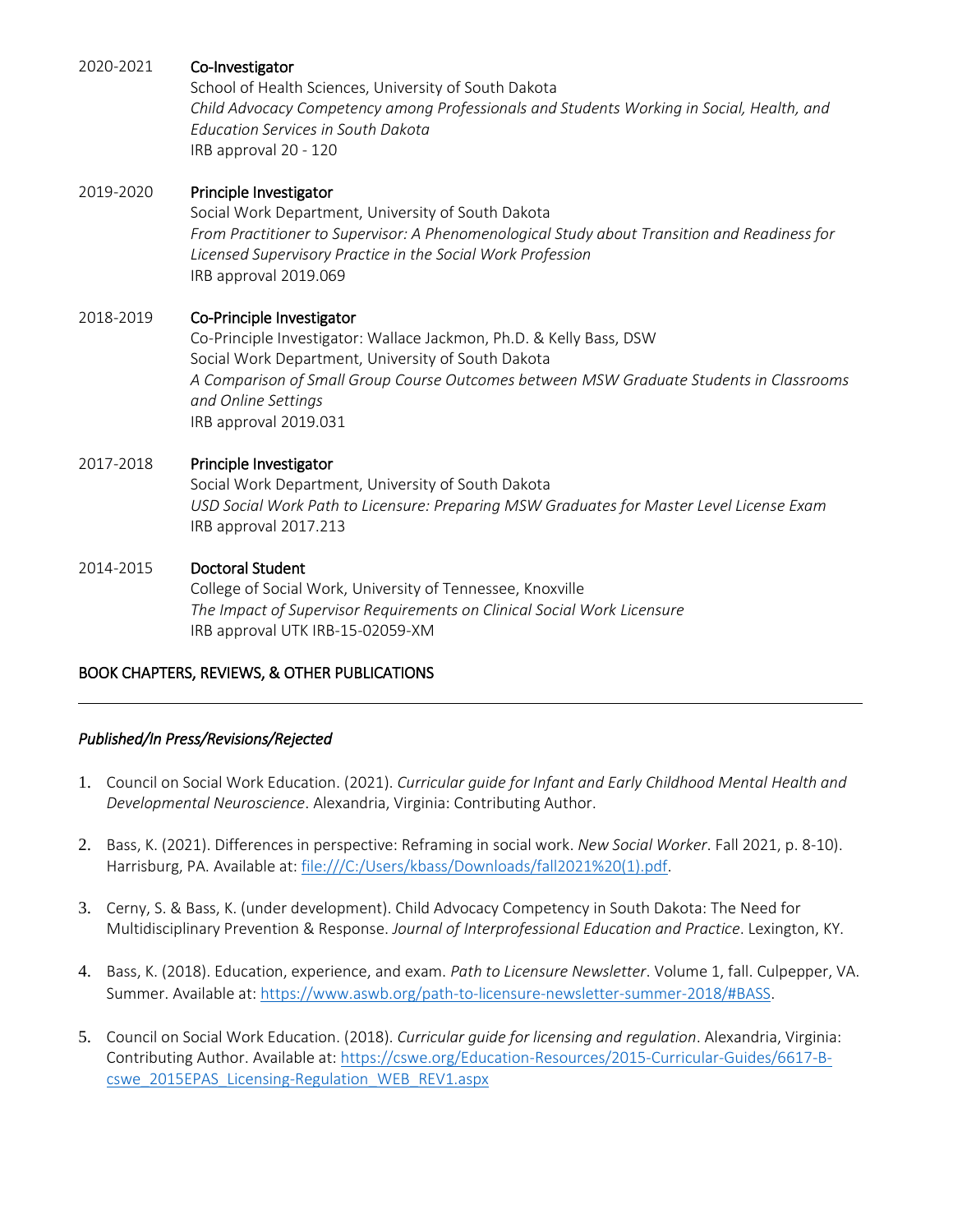## *Intellectual Property*

- 6. Bass, K. (2020). *From practitioner to supervisor: A phenomenological study about transition and readiness for licensed supervisory practice in the social work profession*. Association of Social Work Boards. Culpepper, VA.
- 7. Bass, K., Cerny, S., Sanderson, C. & Oyen, K. (2020). *Supporting South Dakota Student's Return to School*. Child and Adult Advocacy Studies Webinar Series. Sioux Falls, SD.
- 8. Bass, K. & Cerny, S. (2019). *Child and adult advocacy studies needs assessment*. [Unpublished] University of South Dakota.
- 9. Bass, K. & Cerny, S. (2019). *Child and adult advocacy studies graduate certificate program*. University of South Dakota.
- 10. Bass, K. (2018). *University of South Dakota Path to Licensure Program*. University of South Dakota. Sioux Falls, South Dakota.

# FUNDING

l

Promote Competency, and Build Confidence in Child Maltreatment Practitioners, the National Child Welfare Workforce Institute (NCWWI). Grant Role: Co-Principal. (2021 - 2022). Awarded \$200,000.

Supporting South Dakota Children's Return to School. Center for the Prevention of Child Maltreatment (CPCM). Grant Role: Curriculum developer and trainer (2020-2021). Awarded \$40,360.

Association of Social Work Board (2018-2020). Practice preparedness from the perspectives and experiences of clinical social work supervisors, Grant Role: Principle investigator. Awarded \$17,000.

Opioid Training Grant (2018-2020). ECHO USD Opioid Response Grant. Grant Role: supporting role. Awarded \$339,642.

Association of Social Work Board (2017). *ASWB Path to Licensure*. Funding to develop a license preparation course for graduating BSW and MSW students. Grant Role: Principle investigator. Awarded \$2,500.

## PEER-REVIEWED PRESENTATIONS

- Bass, K. (2020). In the Shadows: Adolescent Boys in Distress. Community Response to Child Abuse Conference. Sioux Falls, SD. (Regional)
- Cerny, S. & Bass, K. (2020). Child Advocacy Competency among Professionals and Students Working in Social, Health, and Education Services in SD. Community Response to Child Abuse Conference. Sioux Falls, SD. (Regional)
- Bass, K. (2020). *From Practitioner to Supervisor: Preparing for licensed supervisory practice*. Association of Social Work Board Annual Conference. Chicago, IL. (Conference canceled due to COVID-19). (National)
- Bass, K. (2019). *Mandatory Reporting Panel*. Community Response to Child Abuse Conference. Sioux Falls, SD. (Regional)
- Bass, K. (2018). A Roadmap to Purposeful Clinical Supervision. South Dakota Counseling Association. Sioux Falls, SD. (State)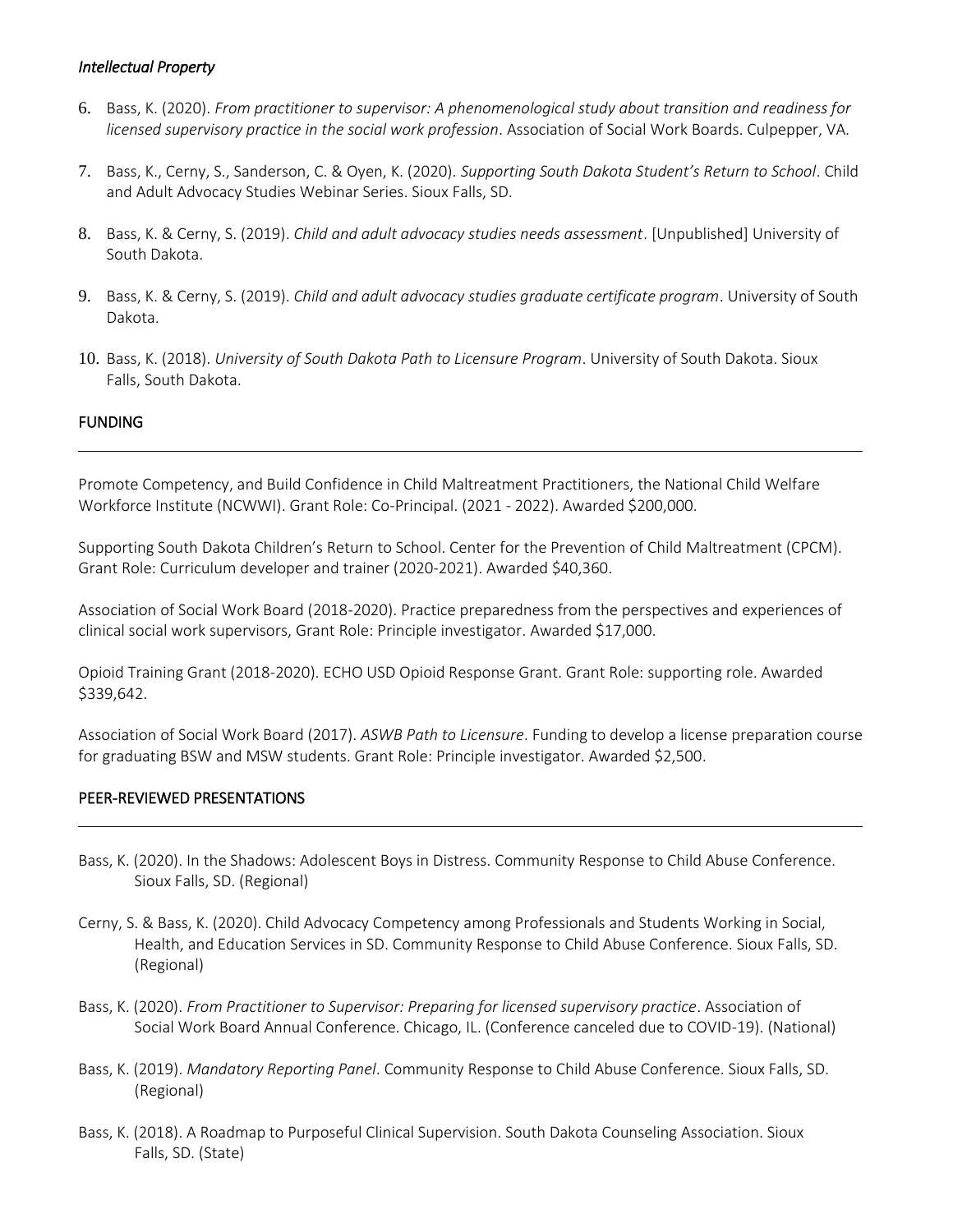- Bass, K. (2017). Survey of Clinical Supervision. 3 Hour Series. NASW-SD Annual Conference. Sioux Falls, SD. (State)
- Bass, K. (2015). *The impact experience and training has on clinical supervisor competencies*. Eleventh International Interdisciplinary Conference on Clinical Supervision. Adelphi University. New York. (International)
- Bass, K. (2009). *A framework for clinical supervision: juvenile delinquency*. National Forensic of Social Work Annual Conference. San Francisco, California. (National)

## CONSULTATION & TRAININGS

- Bass, K. (2020). Compassion Fatigue. South Dakota Community Health Centers. Sioux Falls, SD
- Bass, K. (2020). Trauma Informed Organizations within Human Services. 10 Hour Training Series. Minnehaha County Human Services. Sioux Falls, SD. (State)
- Bass, K. (2020). Complex Cases with Ethical Dilemmas Part I and II. South Dakota Community Mental Health Centers. Sioux Falls, SD. (State)
- Bass, K. (2019). *Trauma Informed Approaches with Displaced Individuals.* Homeless Summit. South Dakota Housing Development Authority. Oacoma, SD. (State)
- Bass, K. (2019). *Introduction to Mental Health Disorders.* Crisis Intervention Training for law enforcement personnel. Sioux Falls Police Department. Sioux Falls, South Dakota. (State)
- Bass, K. (2019). *Trauma Informed Practices for Case Managers.* 2 Hour Training Series. Southeastern Behavioral HealthCare. Sioux Falls, SD. (State)
- Bass, K. (2019). *Mental Health Symptomology and Treatment Approaches for Case Managers.* 4 Hour Lunch and Learn Series. Southeastern Behavioral HealthCare. Sioux Falls, South Dakota. (State)
- Bass, K. (2018). 45 Hour Clinical Supervisor Development Program. Southeastern Behavioral HealthCare. Sioux Falls, SD. (Local)
- Bass, K. (2018). *What is "Normal" Aggression in Children & Adolescents?* National Association of Social Work South Dakota Webinar Series. National Association of Social Work, South Dakota. (State)
- Bass, K. (2017). *Ethics: complex case consultation and training*. Veterans Administration. Hot Springs, SD. (State)

#### JOURNAL/CONFERENCE/GRANT AD-HOC REVIEWER

## Conference Abstract Reviewer

2017-2019 National Association of South Dakota Annual Conference. (State)

#### **SERVICE**

Advising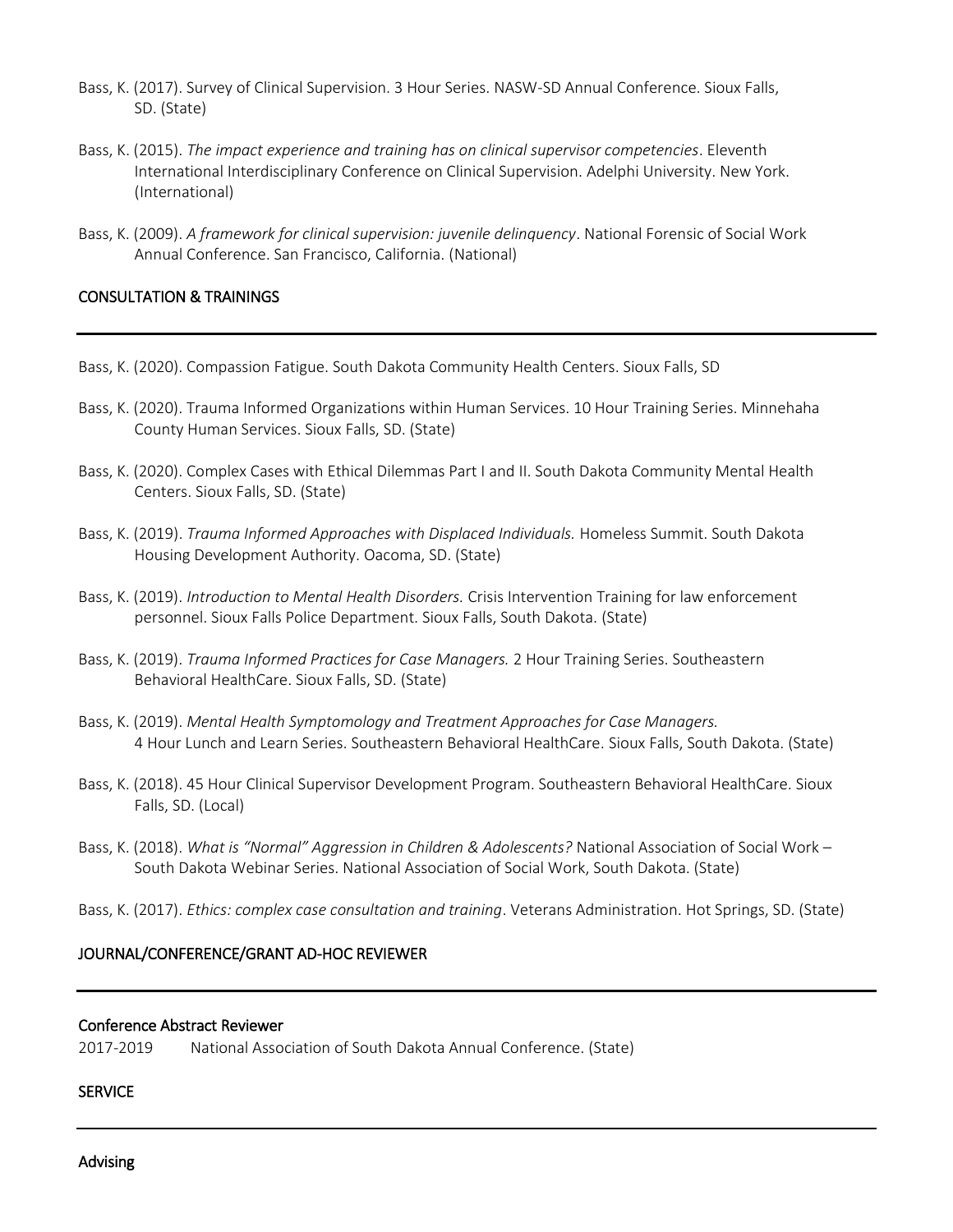2021-2022 45 MSW students, 8 BSW students, 1 PhD Health Science student. Social Work Department, University of South Dakota, Sioux Falls, SD. 2020-2021 50 MSW students, 4 MSW student representatives, 1 PhD. Health Sciences student. Social Work Department, University of South Dakota, Sioux Falls, SD. 2019-2020 25 MSW students, 4 MSW student representatives. Social Work Department, University of South Dakota, Sioux Falls, SD. 2018-2019 50 students, expanded MSW student representatives program to 4 students to represent all four cohorts. Master of Social Work Program, Social Work Department ,University of South Dakota, Sioux Falls, SD. 2017-2018 16 MSW students, developed MSW student representative program for students to have a voice in areas such as faculty meetings, curriculum, evaluation, and program culture. MSW Program, Social Work Department, University of South Dakota, Sioux Falls, SD. 2016-2017 50 MSW students, MSW program, Social Work Department, University of South Dakota, Sioux

# Committee Work (National)

#### Council on Social Work Education:

Falls, SD.

- 2020 Member, Early Childhood Mental Health and Developmental Neuroscience National Task Force, Special Commission Competency Seven, Council of Social Work Education.
- 2019-present Site Visitor, accreditation and reaccreditation for bachelor and master programs. Council on Social Work Education.
- 2017 Member, License and Regulation Guide National Task Force, Special Commission to License and Regulation in Social Work, Competency Seven, Council of Social Work Education.

#### National Association of Social Work:

- 2019 Region X Representative Alternate, National Committee on Nominations and Leadership Identification, National Association of Social Work.
- 2018-2019 Steering Committee Member, National Association of Social Work, Council of Chapter Presidents, Washington, DC.

#### Committee Work (State)

- 2020-present Board Member, National Alliance on Mental Illness, South Dakota Chapter.
- 2019-present Advisory Board Member, Protection and Advocacy for Individuals with Mental Illness, South 2013-2016 Dakota Advocacy.
- 2019-present Co-Chair NAMI Walk, National Alliance on Mental Illness, South Dakota Chapter.
- 2019-present Curriculum Workgroup Member. Mandatory Reporters. Center for the Prevention of Child Maltreatment. School of Health Sciences, University of South Dakota, Sioux Falls, SD.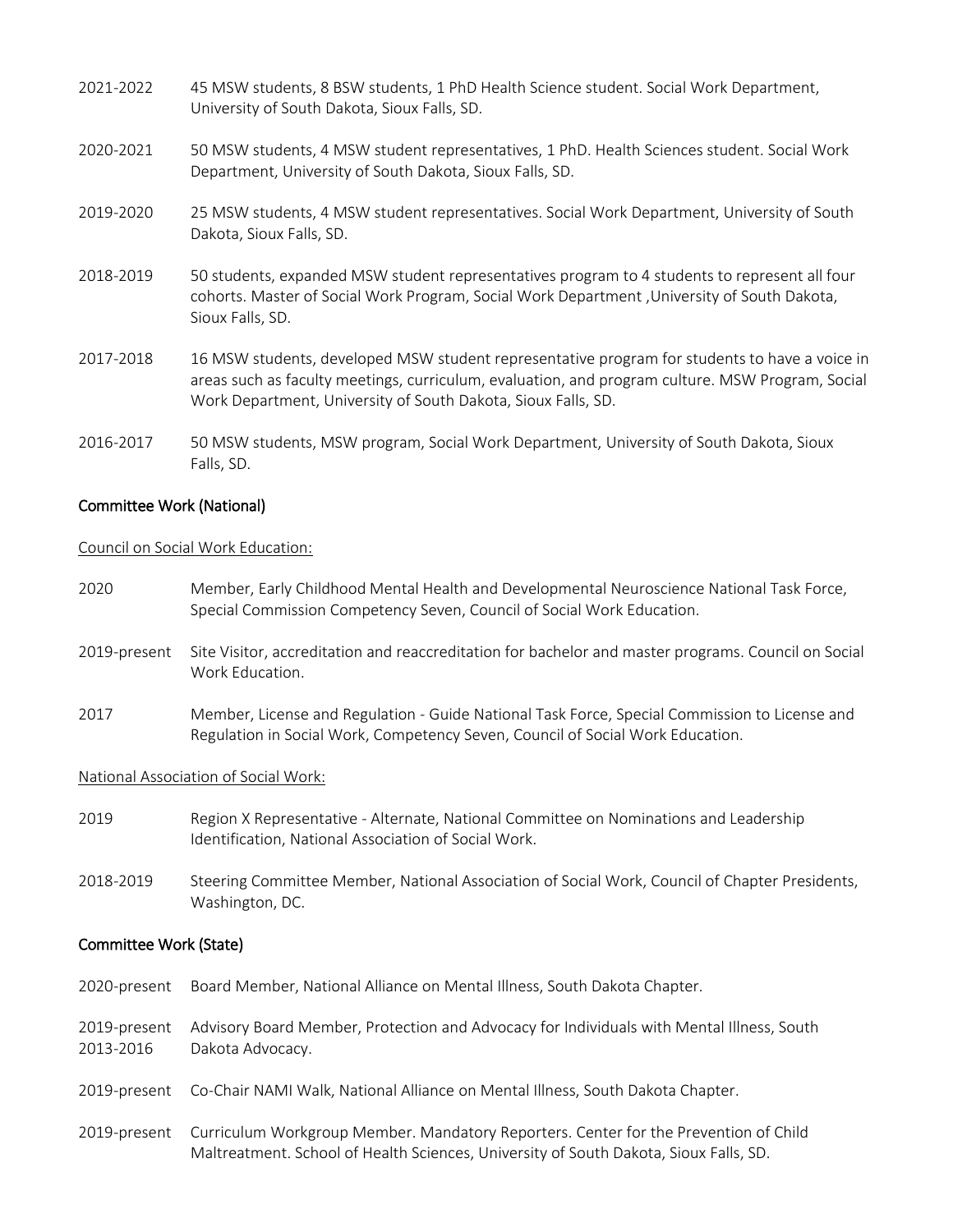| 2018-2019 | State Chapter Board of Directors President Elect, National Association of Social Work - South<br>Dakota.                   |
|-----------|----------------------------------------------------------------------------------------------------------------------------|
| 2015-2018 | State Chapter Board of Directors Northeast Regional Representative, National Association of<br>Social Work – South Dakota. |
| 2001-2007 | Board Member, Critical Incident and Stress Management Team, South Dakota Chapter.                                          |
| 2003-2004 | Advisory Committee Member, Hawthorne Elementary Site, Sioux Falls School District, South<br>Dakota.                        |
| 2003-2004 | Advisory Board Member, School of Social Work, University of Sioux Falls. Sioux Falls, SD.                                  |

# Committee Work (University)

- 2018-present Conflict of Interest Subcommittee, Office of Research and Sponsored Programs, University of South Dakota. Vermillion, SD.
- 2018 & 2019 Faculty Panel Member, Applying to graduate school: a graduate school faculty panel presentation. Graduate School, University of South Dakota, Vermillion, SD.
- 2017-present IHEC Committee Member & Champion. School of Health Sciences, University of South Dakota. Vermillion, SD.

# Committee Work (School)

- 2020-present Health Policy Institute Planning Committee. School of Health Sciences, University of South Dakota, Vermillion, SD.
- 2020-present School of Health Sciences Curriculum and Instruction Committee Member. School of Health Sciences, University of South Dakota, Vermillion, SD.
- 2019-2020 Echo Training. Opioid Prevention Grant. 2019 to present. University of South Dakota, Vermillion, SD.
- 2018-present PhD in Health Science Admission Review Committee. School of Health Sciences, University of South Dakota, Vermillion, SD.
- 2018-present PhD in Health Science Student Advisor. School of Health Sciences, University of South Dakota, Vermillion, SD.
- 2017-present SD-IPEC Committee Member. Nexus Innovation Network, School of Health Sciences, University of South Dakota, Sioux Falls, SD.

## Committee Work (Department)

- 2019-present Faculty Facilitator, Pillar 3 ICU Bedside Rounding, IPE 2020, School of Medicine, University of South Dakota, Sioux Falls, SD.
- 2019-present Faculty Facilitator, Palliative Care End of Life Seminar, School of Medicine, University of South Dakota, Sioux Falls, SD.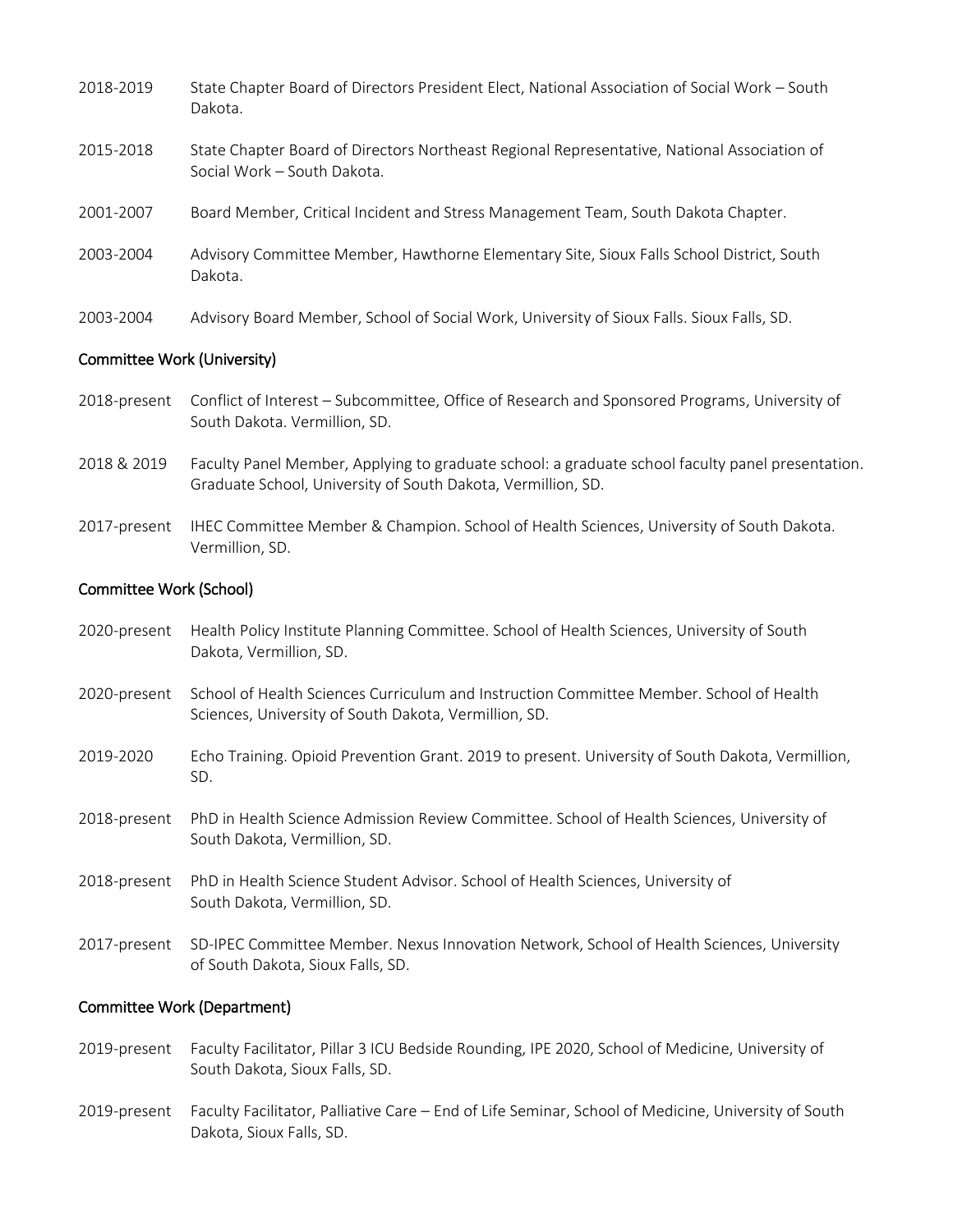| 2019-2020               | MSW Field Education Coordinator, Department of Social Work, University of South Dakota,<br>Sioux Falls, SD.                                       |
|-------------------------|---------------------------------------------------------------------------------------------------------------------------------------------------|
| 2018-present            | Faculty Advisor, Social Work Student Club, Department of Social Work, University of South<br>Dakota, Sioux Falls, SD.                             |
| 2018-present            | Member, MSW Assessment Committee, Department of Social Work, Department of Social Work,<br>University of South Dakota, Sioux Falls, SD.           |
| 2018                    | Chair, Social Work Faculty Search Committee, Department of Social Work, University of South<br>Dakota, Sioux Falls, SD.                           |
| 2017-2019               | Member, CSWE Accreditation Reaffirmation Committee, Department of Social Work, University<br>of South Dakota, Sioux Falls, SD.                    |
| 2016-present            | Chair, MSW Curriculum Committee, Department of Social Work, University of South Dakota,<br>Sioux Falls, SD.                                       |
| 2016-present            | Chair, MSW Admissions Committee, Department of Social Work, Department of Social Work,<br>University of South Dakota, Sioux Falls, SD.            |
| 2016-present            | Committee Member, Social Work Central Application Service Development, Department of Social<br>Work, University of South Dakota, Sioux Falls, SD. |
| <b>Academic Service</b> |                                                                                                                                                   |
| 2021-present            | Department of Social Work, Chairperson, University of South Dakota, Sioux Falls, SD.                                                              |

- 2020-present Child and Adult Advocacy Studies Program Director, University of South Dakota, Sioux Falls, SD.
- 2016-present MSW Program Director, Social Work Department, University of South Dakota, Sioux Falls, SD.
- 2015-2016 Department Chair: Social and Behavioral Sciences, Presentation College, Aberdeen, SD.
- 2012-2015 Department Chair: Social Work, Presentation College, Aberdeen, SD.
- 2010-2012 Field Education Director, Social Work Department, Presentation College, Aberdeen, SD.

#### Professional Service

| 2009-present President/Clinician/License Clinical Supervisor, Four Directions Counseling, Inc., Sioux Falls, |
|--------------------------------------------------------------------------------------------------------------|
| South Dakota.                                                                                                |
|                                                                                                              |

- 2016-present Consultation, Summit Counseling Center, Southeastern Directions for Life, Sioux Falls, South Dakota.
- 2015-2016 Clinical Social Worker, Northeastern Mental Health, Aberdeen, South Dakota.
- 2002-2009 Associate Director/Clinical Social Worker/Licensed Clinical Supervisor, Lutheran Social Services, Sioux Falls, South Dakota.
- 1997-2002 Counseling Services Coordinator, Clinical Social Worker, Southeastern Behavioral HealthCare, Sioux Falls, South Dakota.